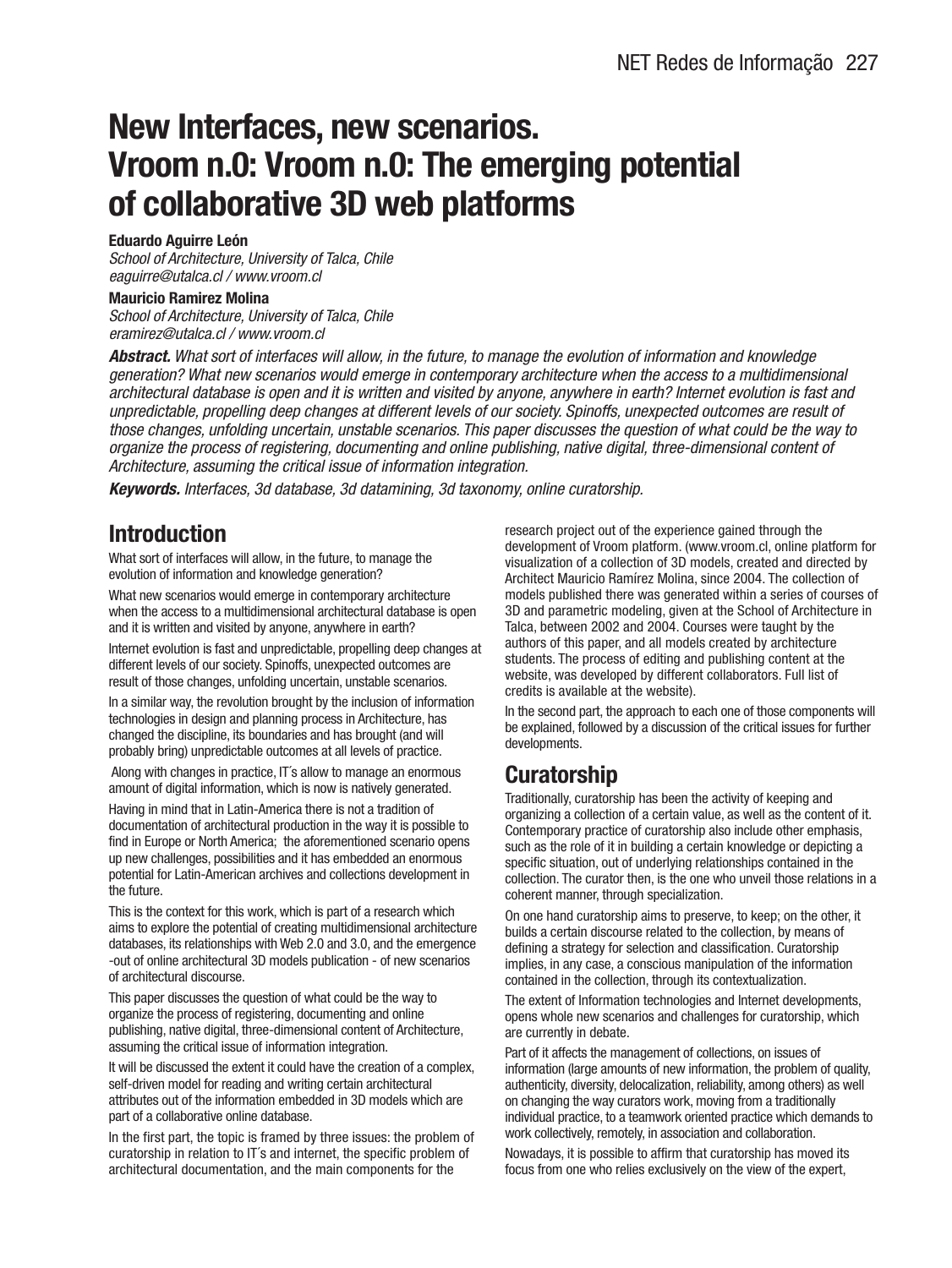# **SIGraDi 2009 sp**

specialized curator and a specific collection; to a multiple view, which includes the collection, as well as the audiences and remote connected collections. To obviate the audiences and their preferences, would be to neglect the potential of new interpretations their input conveys.

This get even more critical in the case of curating information and collections on multimedia environments published through internet. Specially when observing the development of collaborative platforms which characterize the so called Web 2.0 .

Thus, the problem of exhibit and publishing collections, is set in the existing tension between the concentrated power of individual based curatorship, and the distributed power of collaborative web 2.0 platforms.

Two cases are explained to depict this polarity, and are relevant for the project presented here:

Philip Johnson, empowered by being the architecture director of The Museum of Modern Art in New York USA, it could be said he wrote twice the history of architecture, by curating two exhibitions which by their content reshaped Architectural theory machines and framed subsequent architectural production: The International Style (1932) y Deconstructivist Architecture (1988).

#### In other field, lies the case of myspace

(http://www.myspace.com), the social networking website, which works with user-submitted content for music, videos and others. Myspace has allowed for hundreds of thousands of musics to make their work known through myspace, for free. Along with other resources it has, somehow, reconfigured musical stage worldwide replacing, or at least moving to a secondary place, the role of discographic companies which formerly were the ones who decided to promote an artist or not; by a distributed power of promotion governed by millions of people and their preferences.

It could be said that any selection, collection or archive which aims to get some relevance nowadays has to face those issues and take a strong position about it.

#### **Latin America, Turning north upside down.**

Adding to current curatorship issues state of the art questions on the role of information technologies in Architectural practice (ranging from CAD, to BIM, GIS, CAM and so on), including internet improvements (availability, reliability, interoperability, among others); it raises the problem of the enormous amount of information which is digitally produced for any project, which is easily available, transferrable, it can be replicated and easy to publish by multiple means.

Looking at this problem from Latin-America, this decentralized scenario allows for new challenges and big opportunities for the registry and documentation in Architecture.

Out of this, three questions are posed, which are guidelines for further development of this work:

Is it possible, with the help of digital means for database creation and management and web publishing means to write as a ghost writer does, the history of contemporary architecture from within?

What is the potential of decentralization embedded in a scenario where information is more accessible, and in which way this could influence and reshape contemporary architectural discourse?

Who are going to develop the platforms which will suite better to host, organize, manage and publish the enormous amount of information in Architecture that will be digitally produced in the following decades?

#### **Native digital: Acquiring, organizing, archiving, publishing.**

In the process of design, planning, building and management of Architectural projects, large amount of data is created. Such information is diverse in formats, sources, platforms and mostly is generated natively by digital means, progressively since the incorporation of Information Technologies to architectural production.

Counts among the content of information produced, text documents, (e-mails, technical reports, contracts, etc.), three dimensional models, Building Information Models, CAD drawings, diagrams, schemes, pictures, etc.

A critical issue in front of such diversity it is integration. This applies for all stages, from early sketchy design phases, up to post occupancy phases. Part of this problem as well is the necessity to track back information as well as correlate different information for every phase.

Being aware of that situation, four key components of the problem of registering, documenting and publishing digital information in Architecture are defined: The means to organize information, the means to read that information, the means to access it and the means to publish it.

Observing the evolution and current trends on incorporating digital platforms for architectural design and production, ranging from CAD (computer aided drawing) to BIM (Building Information Model), improvements tend to look for ways to integrate diverse information into one platform, pointing towards generating a multidimensional model or even more, a a building virtual prototype.

Such a prototype, which could take the form of a package or a framework, it is the main database for the project, integrating Architecture, Engineering and Construction (AEC), promoting a better workflow, collaborative and interdisciplinary. Nevertheless, differences in programming and encryption of every software package makes difficult at the moment for such an integrated process of design and production to be realized.

Up to now, one of the most successful formats for exchange between different software platforms and interoperability is three dimensional model. It is a geometrical description of forms and shapes (solids, surfaces, lines and their attributes for rendering), and allows to visualize and communicate between parties from the first stage of design on. Currently Drawing Exchange Format (.dxf) is the one which allows better interoperability, and reliability for three dimensional data. Also, the use of 3D modeling has been widely spread both on teaching and architectural practice.

Those facts support the idea that working with three dimensional models to create a first attempt for a system of collection of Digital files online, better suites current technologies. This would allow, within the aims of this research, to frame it, implement and asses a first version in order to get enough feedback to incorporate other parameters in further phases.

## **From Vroom 1.0 to Vroom n.0**

The first version of Vroom, allowed users to visualize and manipulate online 3D models of well known International and Latin American architectural works. The assessment of the experience gathered there, added to the aforementioned topics, makes possible to identify four lines which, interrelated will be approached in further research and will be discussed later:

The creation of an architectural taxonomy, or a parametric system of classification based on the description of some specific attributes of every building, and sameness, families and patterns. This will be the conceptual basis for the design of the 3D models database and further data mining out of it.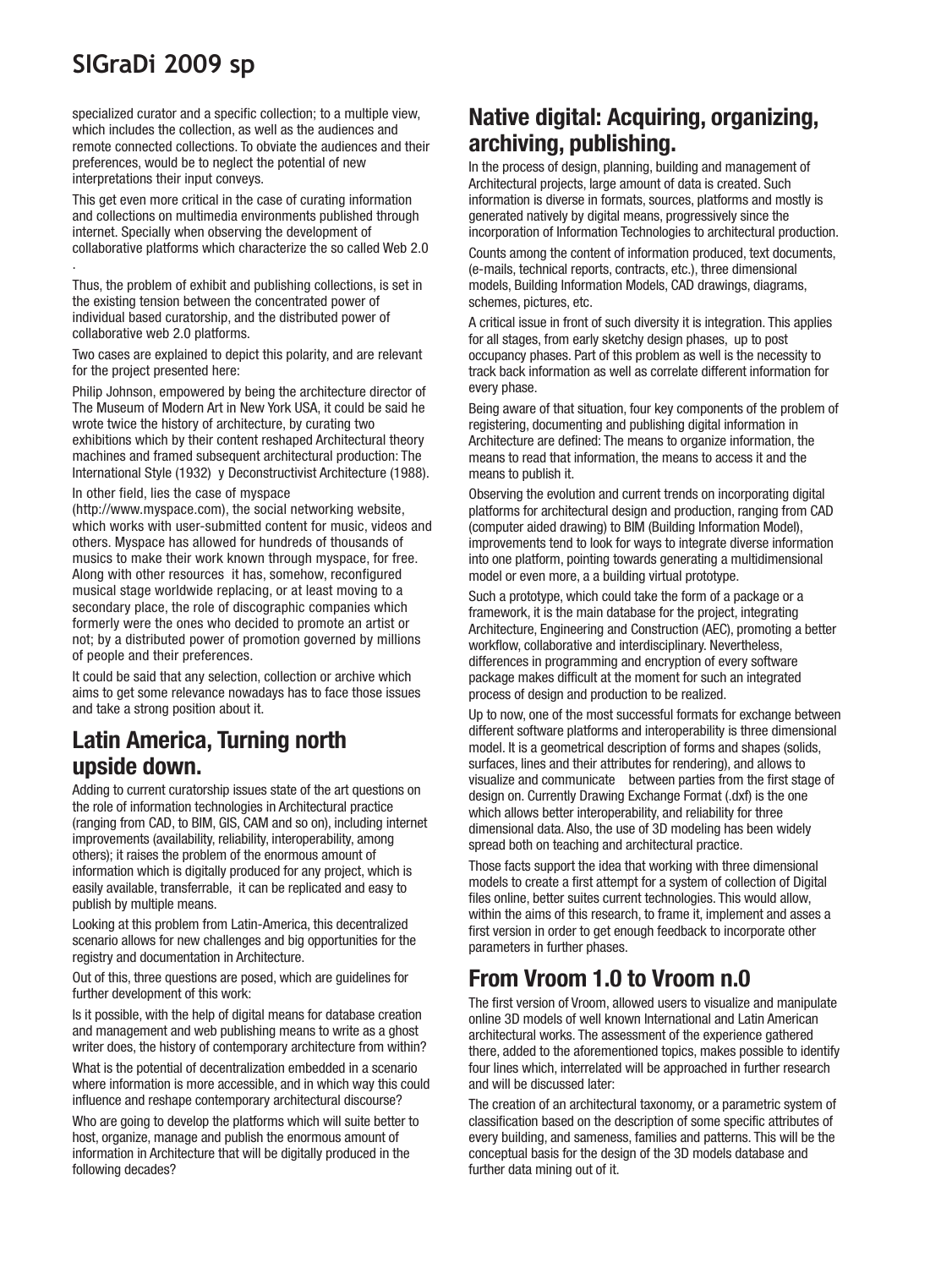The problem scientific 3D visualization, which should improve 3D models online interactivity, and should be the basis to visualize the outcomes of data mining.

The creation of an input/output interface to write and access the database, both for different types of users and editors.

#### **How to read? Informatic curatorship for architecture**

A necessary starting point for a curatorship is to read and interpret correctly the information the information contained in the collection or database.

If the amount of information contained in the collection is too big, and increases all the time at a high ratio, it could be possible to create a way to automatize part of the curatorship through the application of some artificial intelligence procedures and data mining. This would allow to obtain suggestions, combinations and other types of results, out of classification and selection of information.

For this automatized curatorship to be able work, it is necessary to instruct a software which has to be able to understand the codes of the specific discipline, in this case Architecture, embedded in any piece which is part of the collection, in this case, 3D models.

The basis for such a software will be programmed using models of architectural critique or architectural interpretation.

Those models are created out of the interpretation of the work of historians and critics like Kenneth Frampton, Aldo Rossi, Rayner Banham, Christopher Alexander, Collin Rowe, Herman Hertzberger, FOA among others. In some cases their work is an explicit attempt to create systems of classification of architectural production through types, morphology, sameness or patterns. In other cases the model underlying their work is is based on "soft" or subjective aspects for historical classification.

For any of their work it is being identified, and isolated, as a procedure, discursive structures, argumentative structures, analytic and descriptive structures. The aim of it is to be able to draw as a model, the following:

- How to start, sustain and finish a complete reading of a building.
- How to identify individual parts, groups, and/or systems in a building, all of them necessary to identify on it some attributes, both objective and subjective.
- How to create an interrelation of those attributes in a way that it is possible to relate the building to a specific line of thought, or trend, or movement in Architecture. In other ways, to inscribe the building in a discursive context.
- How to organize quantitative and qualitative comparison between buildings, between 2 or more study cases.

The adaptability of automatized curatorship models has to be tested and proved. It should be able to react to changes or trends, identifying by sensitivity the prevalence of some views, topics, emphasis or themes on top of others. (politics, climate change, energy, heritage,and so on)

It isn´t clear yet how it should be created, and is not part of the scope of the first part of this research, but audience studies through internet for music, news retail and other fields is a good example of how data mining for public preferences could feed this reactive aspect of the model for curatorship.

## **Towards a 3D Architectural Taxonomy.**

The system of organization of the 3D models database, which is fundamental for management of large amounts of files, will be structured following the logic of taxonomy models, making use of their ability to contain and organize data as well as perform as predictors.

This principle of organization will focus on three levels:

The first is the one of the elements that conform or represent the physical components of a building, which, generally, don´t change for its interpretation or linguistic designation and are usually the starting point for any study, analysis or critique of buildings.

Finding the basic level which allows to define the smallest relevant unit is one of the tasks. The other is to find the upper level of definition for the necessary information to run an automatized curatorship model.

The second level will be the one of taxonomic models, extracting from each one of the 3D models their specific and more relevant qualities. The use of different taxonomic organizations should make active data mining processes guided by each taxonomic model: Taxonomy, phylogeny, morphology, evolutionary morphology, genetics, typology and pattern language.

The third level is the one of operators. It means that systems of relations which could be created out of conceptual sameness between models of classification and their complementarities. (for instance by adding formal attributes with its development in time, within a family of models according to a branch of a genealogy).

The normalizing feature of taxonomic classifications allows a universalization of the parameters to characterize a specie, creating through it some conditions for the stability and immanence of information.

## **Scientific 3D visualization:**

The results of informatic curatorship obtained through this project, will be communicated to users and editors of Vroom n.0 mainly through three-dimensional graphic display and the development of an appropriated interface.

According to current trends of data processing and calculation, both centralized and distributed, the problem of graphic computing associated to the creation of that interface for 3D visualization stands on three key issues:

- The geometric representation of 3D models. By transcoding vector based 3D models to point based polygonal meshes, it would be possible to reduce in about 70% the size of the files, keeping the same definition and quality, and improving the definition for curved or complex shapes. Thus, the amount of time required to display 3D data online decreases.
- Real time process for texture mapping and the setup of libraries of graphic resources for representation of solids, transparency and other properties associated with light in 3D models.
- Real time interactivity with 3D models. It implies the possibility of online manipulation based on movement restrictions, position in space, and others. The main question for this issue is how to develop a way to improve realtime interactivity while keeping the original files safe from downloading when necessary.

Even more important than graphic computing issues, it is the problem of representation of "hidden" information that would be visible through data mining processes. There is an underlying problem of visualization composed by two components:

One is on the realm of scientific visualization. Its main goal, to transform abstract, objective data into images, which can be univocally interpreted.

The second lies on the field of creative visualization. Diagrams, mental maps, visual thesaurus, conceptual maps and other visual machines or representation techniques are part of this realm, which allows to represent subjective, hybrid or "blurred" content. This type of content has to be represented as part of the information necessary to be able to read and review an architectural work as a whole.

Integration of both graphic outputs in the same interface implies a problem of visual communication and is still difficult to predict what will be the result of such integration.